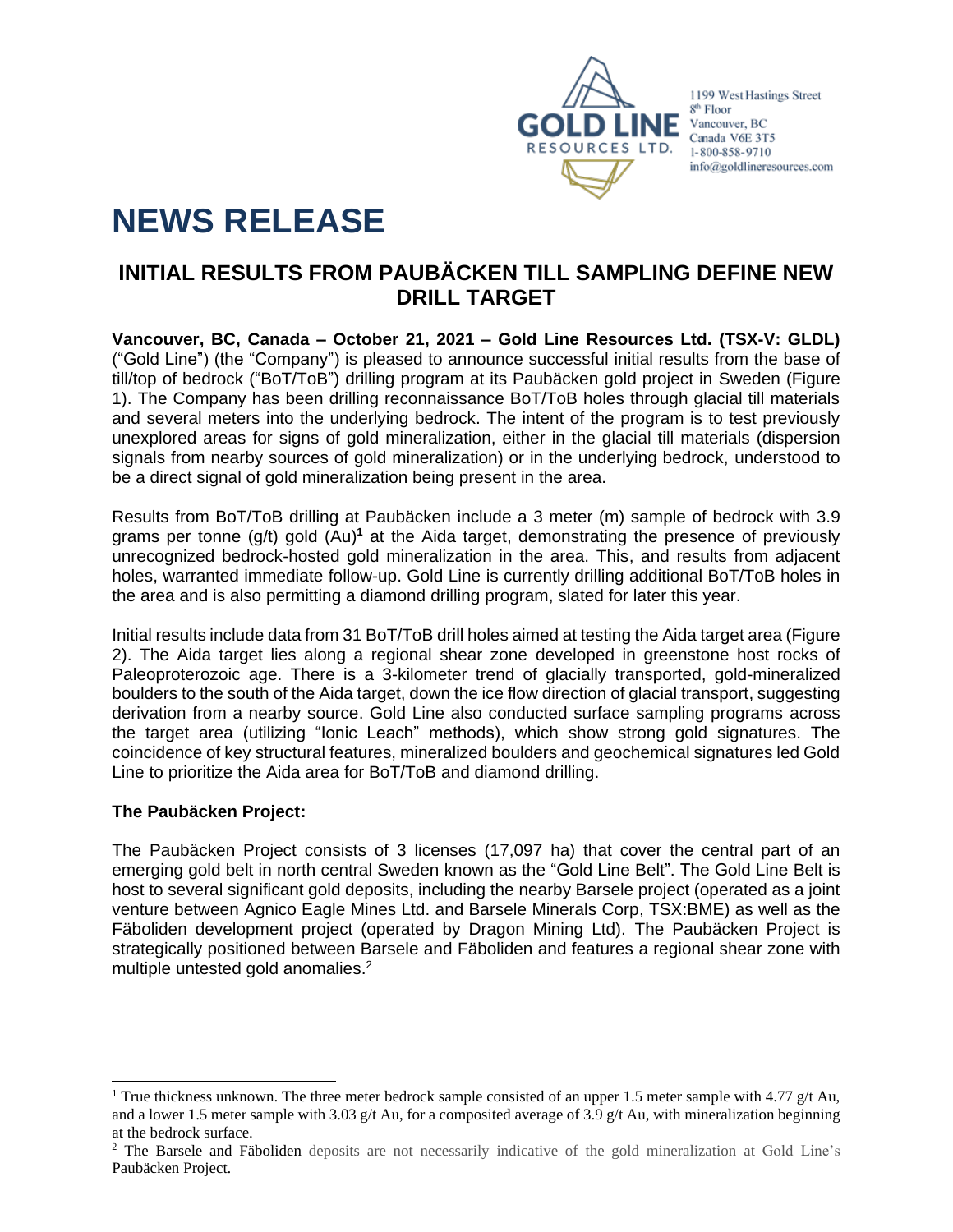#### **Sampling:**

Samples were collected in accordance with industry standard best practices. Samples were collected by X Drill AB and submitted for preparation at the ALS Lab in Malå. Accredited control samples (blanks and accredited standards) are inserted into the sample intervals regularly. Bedrock samples crushed to 70% less than 2mm, rotary split off 250g, pulverize split to better than 85% passing 75 microns. Pulps are analyzed at the ALS lab in Ireland with a four-acid digestions and ICP-MS finish. Till samples are dried <60°C/140°F, sieved to -180 micron (80 mesh) and both fractions are retained. Sieved samples are subject to aqua-regia digestions and analyzed with full multi-element geochemical suite and ICP-MS super trace gold method.

#### **Qualified Person:**

The technical information in this news release has been prepared in accordance with the Canadian regulatory requirements set out in National Instrument 43-101 and reviewed and approved by Michael Dufresne, M.Sc., P.Geol., P.Geo., a Qualified Person.

#### **About Gold Line Resources Ltd.**

Gold Line Resources is focused on acquiring mineral properties with exceptional exploration potential in the most prolific gold-producing regions of Fennoscandia, and further delineating the historic. Gold Line is working in one of the world's top mining jurisdictions and emerging exploration frontiers due to its strong mineral endowment, stable tenure, straightforward permitting, favourable tax regime and supportive geopolitical landscape.

Gold Line currently holds a prospective portfolio of five gold exploration projects in Sweden: one project is in the Skelleftea belt of north-central Sweden and four projects, including the Långtjärn property, are located within the Gold Line Mineral Belt of north-central Sweden. The projects are located on a 200-kilometre Proterozoic greenstone sedimentary belt that is host to multiple gold showings and deposits

#### **ON BEHALF OF THE BOARD OF DIRECTORS OF GOLD LINE RESOURCES,**

Adam Cegielski CEO & Director

For further information: Email: [investor@goldlineresources.com](mailto:investor@goldlineresources.com) Telephone: 1-800-858-9710

## **FOLLOW US:**

Website:<https://www.goldlineresources.com/> Facebook:<https://www.facebook.com/Gold-Line-Resources> Twitter: [https://twitter.com/GLDL\\_Resources](https://twitter.com/GLDL_Resources) Instagram: [https://www.instagram.com/gold\\_line\\_resources/](https://www.instagram.com/gold_line_resources/) LinkedIn: <https://www.linkedin.com/company/gold-line-resources-ltd>

*Neither the TSX Venture Exchange nor its Regulation Services Provider (as that term is defined in policies of the TSX Venture Exchange) accepts responsibility for the adequacy or accuracy of this release.*

## *Cautionary Note Regarding Forward-Looking Statements*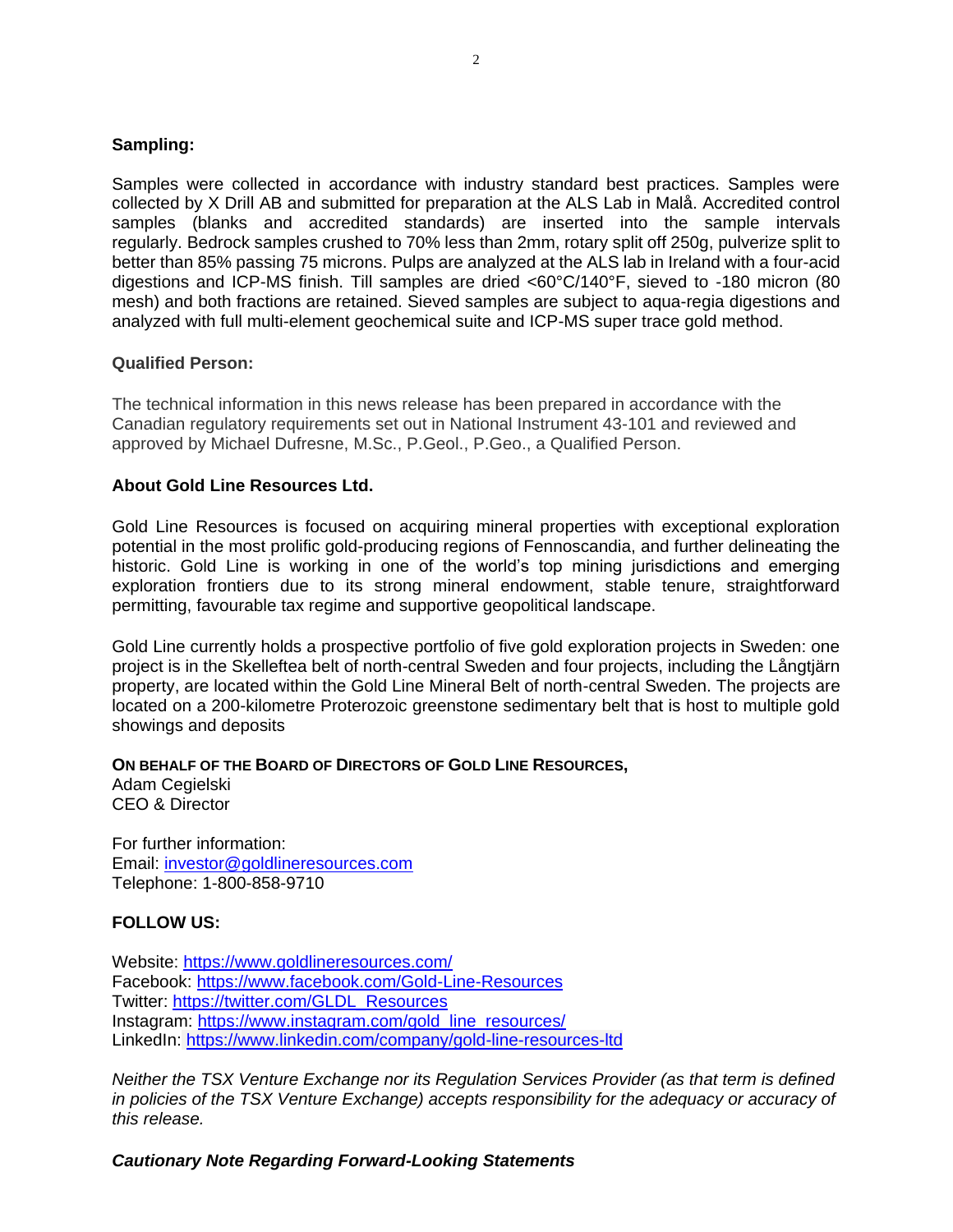This news release contains statements that constitute "forward-looking statements." Such forward looking statements involve known and unknown risks, uncertainties and other factors that may cause Gold Line's actual results, performance or achievements, or developments to differ materially from the anticipated results, performance or achievements expressed or implied by such forward-looking statements. Forward looking statements are statements that are not historical facts and are generally, but not always, identified by the words "expects," "plans," "anticipates," "believes," "intends," "estimates," "projects," "potential" and similar expressions, or that events or conditions "will," "would," "may," "could" or "should" occur.

Forward-looking statements in this news release include, that are not historical facts. Forwardlooking statements are based on Gold Line's current beliefs and assumptions as to the outcome and timing of future events, including, but not limited to, that the exploration and development activities will be completed as planned, and that the results of the exploration and development activities will be as anticipated. By their nature, forward-looking statements involve known and unknown risks, uncertainties and other factors which may cause our actual results, performance or achievements, or other future events, to be materially different from any future results, performance or achievements expressed or implied by such forward-looking statements. Such factors and risks include, among others: that exploration and development activities will not be completed as planned; that the results of exploration and development activities will not be as anticipated; Gold Line may require additional financing from time to time in order to continue its operations which may not be available when needed or on acceptable terms and conditions; compliance with extensive government regulation; domestic and foreign laws and regulations could adversely affect Gold Line's business and results of operations; the stock markets have experienced volatility that often has been unrelated to the performance of companies and these fluctuations may adversely affect the price of Gold Line's securities, regardless of its operating performance; and the impact of COVID-19. The forward-looking statements contained in this news release represent the expectations of Gold Line as of the date of this news release and, accordingly, are subject to change after such date. Readers should not place undue importance on forward-looking information and should not rely upon this information as of any other date. Gold Line undertakes no obligation to update these forward-looking statements in the event that management's beliefs, estimates or opinions, or other factors, should change.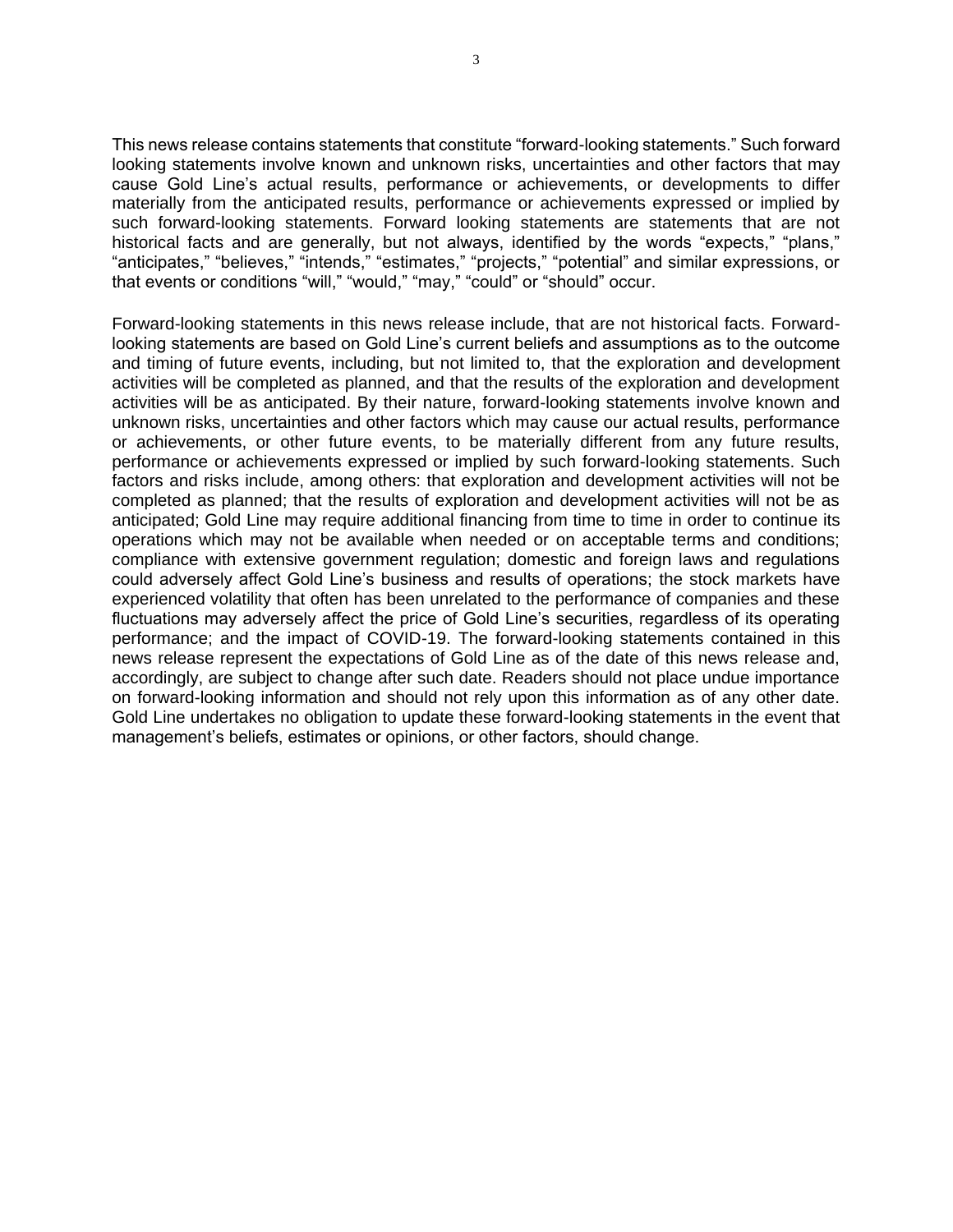

Figure 1: Overview of Gold Line License